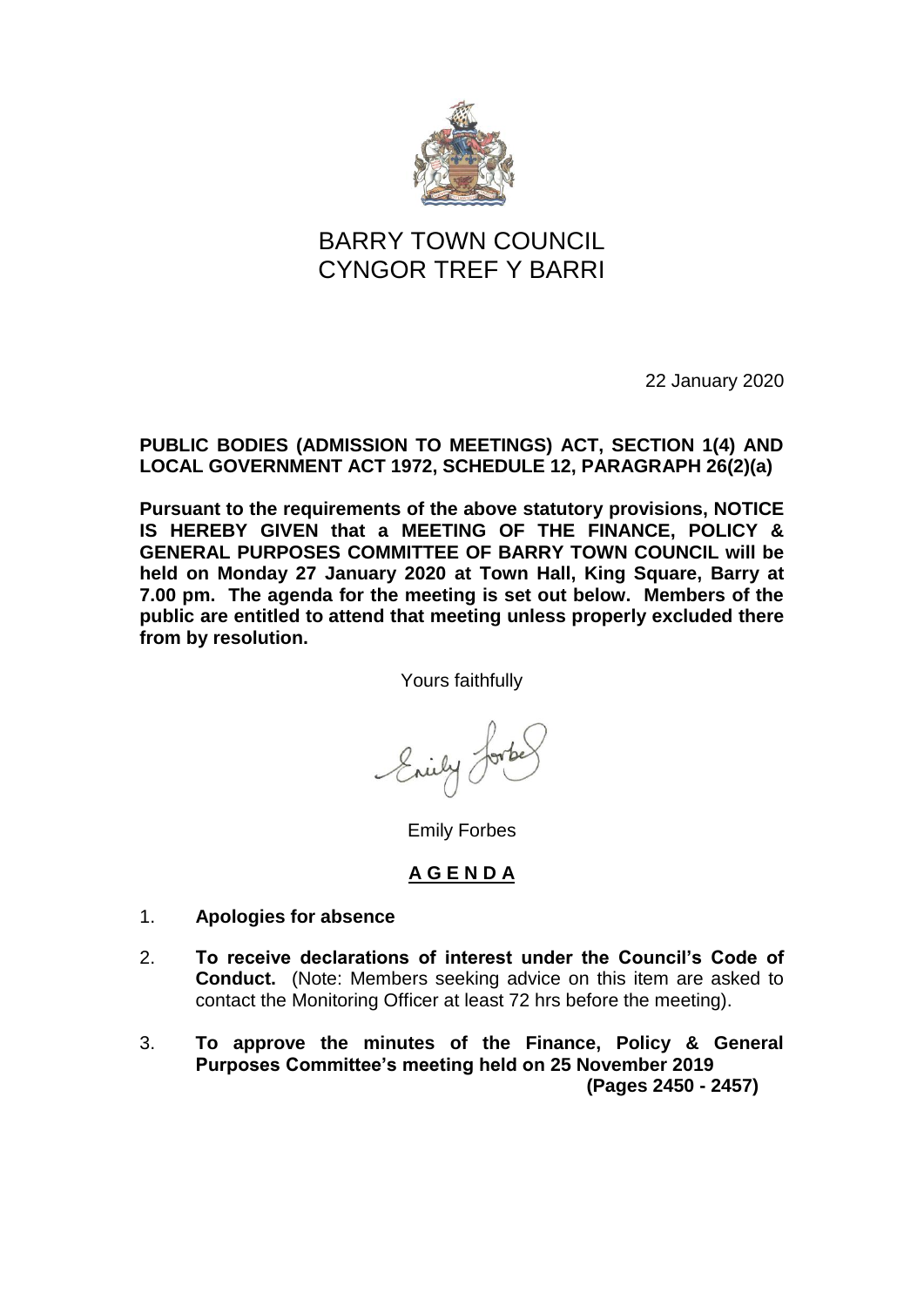#### **FINANCIAL REPORTS**

- 4. **Schedule of Payments for January 2020 (Pages 2458 - 2464)** (If Councillors have any queries on the attached please contact the Deputy Chief Officer prior to the meeting)
- 5. **Budget Monitoring Report (Pages 2465 - 2467)** (If Councillors have any queries on the attached please contact the Deputy Chief Officer prior to the meeting)

### **POLICY REPORTS**

- 6. **GDPR Update (Verbal)**
- 7. **Annual Grants Review (To Follow)**
- 8. **Recommendations from other Committees (Pages 2468 - 2510)**

#### **Personnel Committee 20 January 2020**

- 1. New Maternity, Paternity, Adoption and Shared Parental Leave **Policy**
- 2. New Flexible Working Policy

#### 9. **Date of Next Meeting**

The date of the next meeting of the Finance, Policy & General Purposes Committee will be Monday 23 March 2020.

#### 10. **Exclusion of the Press & Public**

In accordance with section 1(2) of the Public Bodies (Admission to Meetings) Act 1960, in view of the confidential nature of the business about to be transacted, it is advisable in the public interest that the press and public are excluded from the remainder of the meeting.

# 11. **Pioneer Hall (Pages 2511 - 2512)**

#### **Distribution**

Hard copy Summons and front page Agenda to all Committee members. Email notification of electronic papers to all Barry Town Councillors (22). A full copy of the agenda and papers for this meeting (with the exception of confidential items) will be available at the Town Council Offices and at Barry Library for inspection; electronic copies to Barry & District News and the Glamorgan Gem.